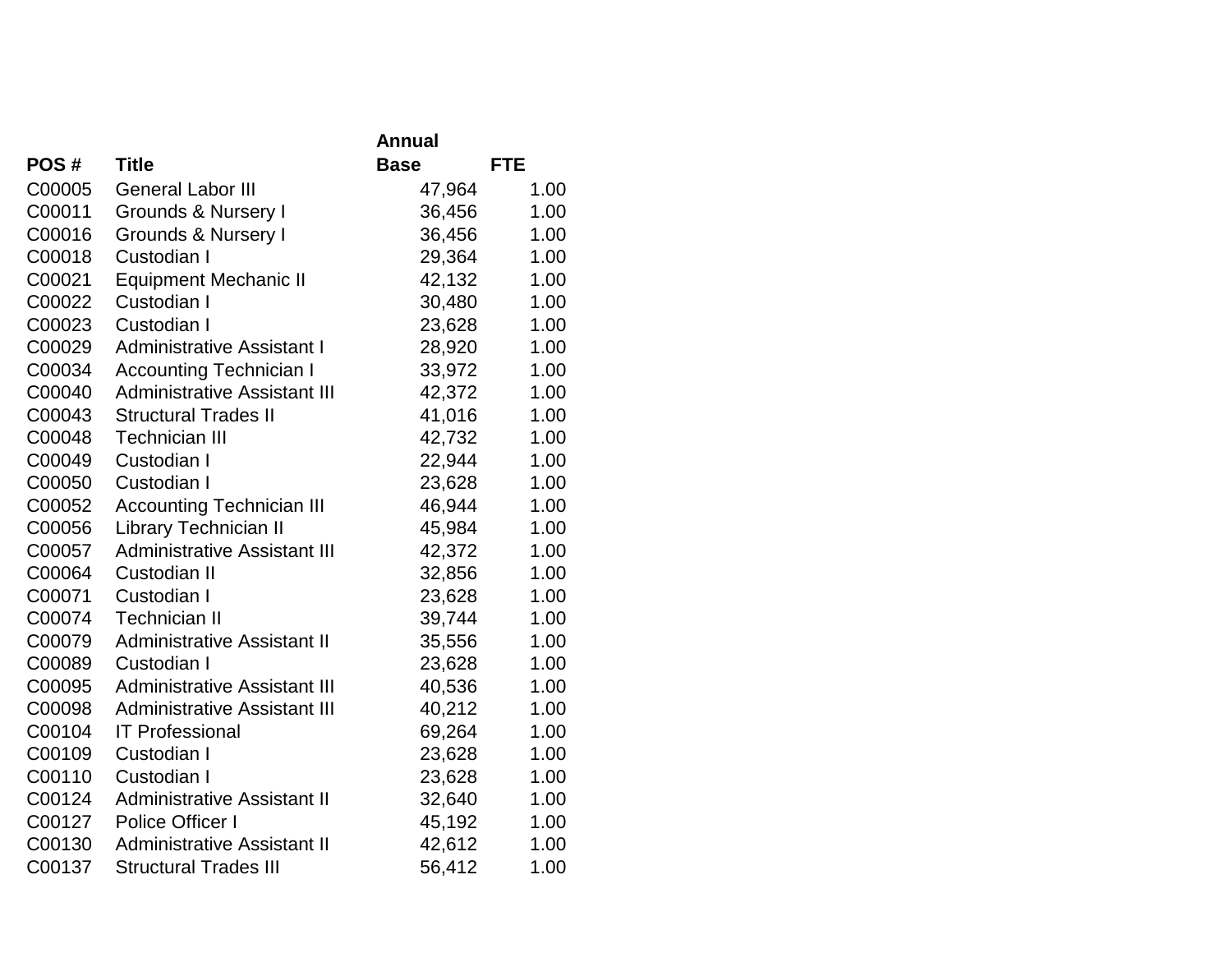|        |                                     | Annual      |            |
|--------|-------------------------------------|-------------|------------|
| POS#   | <b>Title</b>                        | <b>Base</b> | <b>FTE</b> |
| C00139 | Library Technician II               | 34,512      | 1.00       |
| C00144 | <b>Customer Support Coordinator</b> | 52,500      | 1.00       |
| C00148 | <b>Administrative Assistant III</b> | 39,912      | 1.00       |
| C00149 | <b>Accounting Technician III</b>    | 43,068      | 1.00       |
| C00152 | <b>Grounds &amp; Nursery III</b>    | 48,696      | 1.00       |
| C00153 | <b>Administrative Assistant II</b>  | 42,600      | 1.00       |
| C00155 | Custodian I                         | 23,736      | 1.00       |
| C00161 | Custodian II                        | 26,580      | 1.00       |
| C00162 | Custodian I                         | 23,544      | 1.00       |
| C00163 | <b>Structural Trades I</b>          | 35,424      | 1.00       |
| C00169 | <b>Grounds &amp; Nursery I</b>      | 36,456      | 1.00       |
| C00171 | <b>Structural Trades I</b>          | 35,424      | 1.00       |
| C00173 | <b>Structural Trades II</b>         | 42,132      | 1.00       |
| C00174 | <b>Accounting Technician I</b>      | 42,240      | 1.00       |
| C00178 | <b>Administrative Assistant III</b> | 42,372      | 1.00       |
| C00181 | <b>Administrative Assistant III</b> | 41,628      | 1.00       |
| C00182 | <b>Accounting Technician II</b>     | 46,320      | 1.00       |
| C00184 | <b>Custodian II</b>                 | 25,404      | 1.00       |
| C00186 | <b>General Labor I</b>              | 29,352      | 1.00       |
| C00188 | <b>Administrative Assistant II</b>  | 33,864      | 1.00       |
| C00191 | <b>Administrative Assistant II</b>  | 33,864      | 1.00       |
| C00192 | <b>Administrative Assistant III</b> | 41,628      | 1.00       |
| C00194 | Program Assistant I                 | 46,728      | 1.00       |
| C00202 | <b>Administrative Assistant III</b> | 48,972      | 1.00       |
| C00204 | <b>Administrative Assistant III</b> | 42,372      | 1.00       |
| C00206 | <b>Administrative Assistant II</b>  | 33,864      | 1.00       |
| C00207 | <b>Accounting Technician II</b>     | 39,672      | 1.00       |
| C00213 | <b>Administrative Assistant II</b>  | 34,704      | 0.81       |
| C00215 | <b>Administrative Assistant III</b> | 41,964      | 1.00       |
| C00219 | <b>Structural Trades I</b>          | 36,456      | 1.00       |
| C00225 | <b>Structural Trades II</b>         | 42,132      | 1.00       |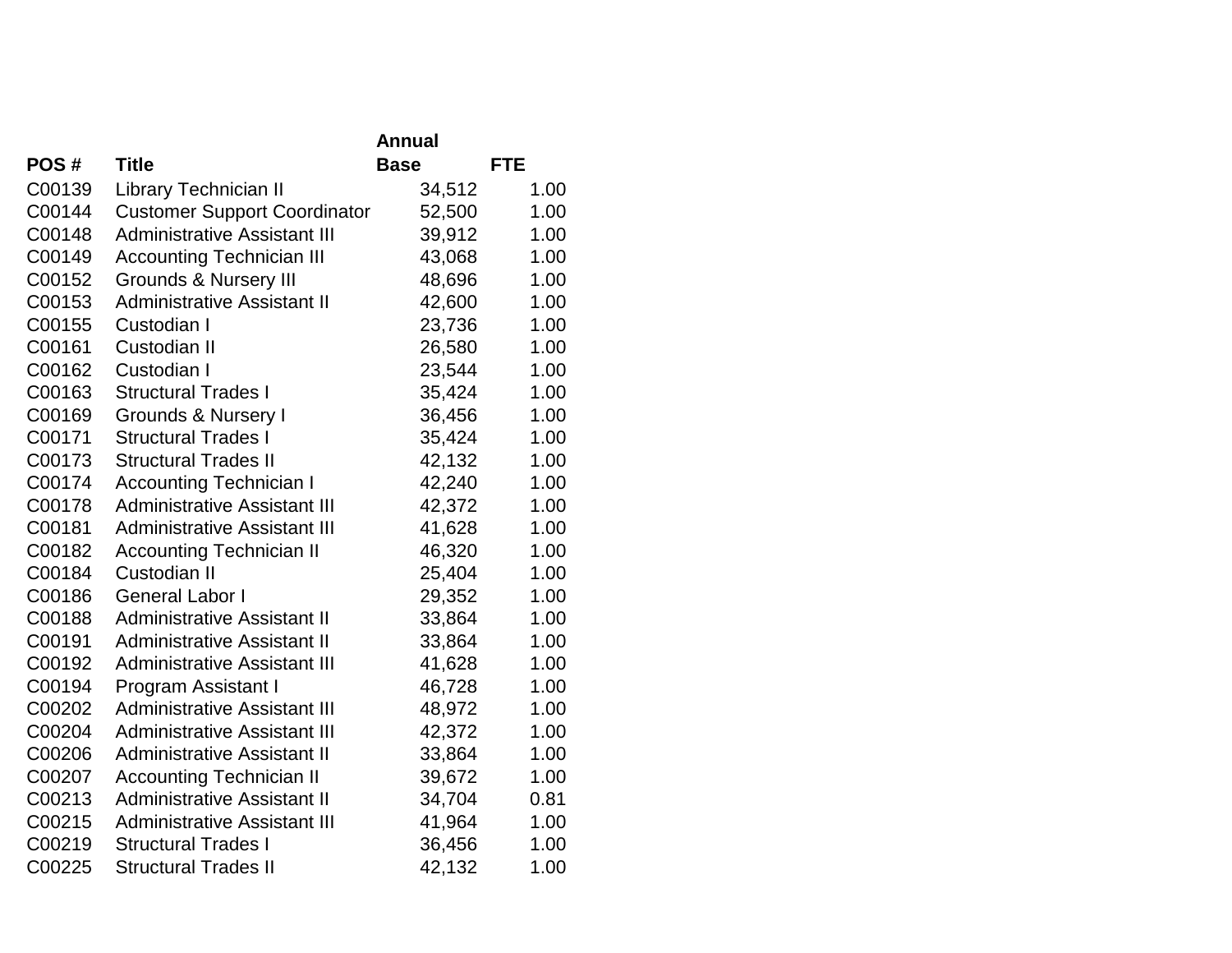|        |                                     | Annual      |            |
|--------|-------------------------------------|-------------|------------|
| POS#   | <b>Title</b>                        | <b>Base</b> | <b>FTE</b> |
| C00228 | Program Assistant I                 | 51,720      | 1.00       |
| C00229 | <b>Administrative Assistant II</b>  | 40,284      | 1.00       |
| C00230 | <b>Administrative Assistant I</b>   | 15,948      | 0.55       |
| C00231 | <b>IT Professional</b>              | 65,844      | 1.00       |
| C00236 | <b>Administrative Assistant I</b>   | 17,448      | 0.50       |
| C00238 | <b>Administrative Assistant II</b>  | 34,656      | 1.00       |
| C00240 | Custodian I                         | 29,400      | 1.00       |
| C00242 | <b>Administrative Assistant II</b>  | 34,656      | 1.00       |
| C00244 | <b>Administrative Assistant III</b> | 41,628      | 1.00       |
| C00248 | <b>Administrative Assistant II</b>  | 32,148      | 1.00       |
| C00250 | <b>Administrative Assistant III</b> | 41,628      | 1.00       |
| C00253 | <b>IT Professional</b>              | 66,876      | 1.00       |
| C00255 | <b>IT Professional</b>              | 55,272      | 1.00       |
| C00258 | <b>Administrative Assistant II</b>  | 34,128      | 1.00       |
| C00262 | Program Assistant I                 | 49,812      | 1.00       |
| C00263 | Police Officer I                    | 49,524      | 1.00       |
| C00264 | Police Officer I                    | 46,980      | 1.00       |
| C00267 | <b>Program Assistant II</b>         | 49,788      | 1.00       |
| C00272 | <b>Administrative Assistant II</b>  | 34,608      | 1.00       |
| C00273 | <b>Electronics Specialist I</b>     | 42,804      | 1.00       |
| C00276 | <b>Administrative Assistant II</b>  | 33,504      | 1.00       |
| C00279 | <b>Administrative Assistant III</b> | 42,372      | 1.00       |
| C00280 | <b>Administrative Assistant II</b>  | 33,204      | 1.00       |
| C00283 | <b>Administrative Assistant I</b>   | 29,004      | 1.00       |
| C00285 | <b>Administrative Assistant I</b>   | 14,496      | 0.50       |
| C00286 | <b>Administrative Assistant II</b>  | 34,200      | 1.00       |
| C00288 | <b>Laboratory Support I</b>         | 22,850      | 0.83       |
| C00289 | Custodian I                         | 23,628      | 1.00       |
| C00290 | <b>IT Technician</b>                | 48,972      | 1.00       |
| C00291 | Custodian I                         | 23,628      | 1.00       |
| C00292 | Custodian I                         | 23,628      | 1.00       |